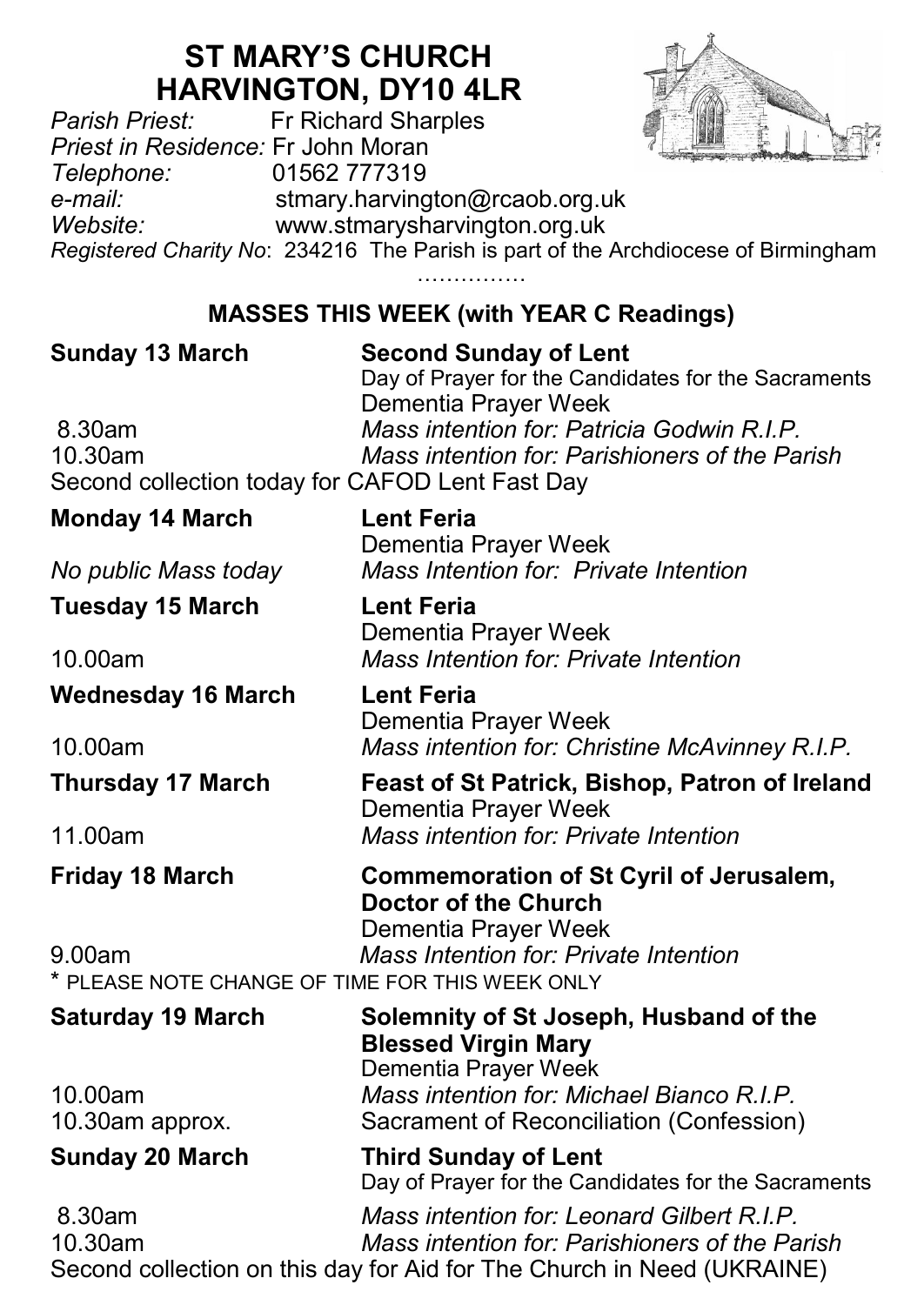**Anniversaries in March:** Rev John Marsden (1824), Ann Parkes (1863), Joseph Chare (1865), Rev John Brownlow (1888), Philip Alfred Haskew (1897), William Benedick Oakley (1908), Henry Mercer (1974), Anna Newton Keenan (1992), Ernest Godwin (1993), Ann Kiley (2004), Martin Amphlett (2013) Geraldine Pritchard (2017), Aubrey Campbell (2018), Tom Wilcox (2018), Anthony Francis-Flores (2018), Vincent Glynn (2019), Michael Bianco (2019)

…………………………………………………………………….

**In your prayers please remember parishioners and friends who are sick:**  Deirdre Brookes, Kathleen Clark, Liz and Lionel Cornish, Bob Grant, Jane and Peter Handley, Ann Parry, Clare Saich, Jane Young, Karen Wright.

………...……………………...

In your charity please pray for the repose of the souls of parishioners: **Kay Hildebrandt** whose funeral will take place at St Mary's on 22nd March at 12.00 noon

ж

**Tony Davenhill** whose funeral will take place at St Mary's on 1st April at 12.00 noon

Ж

#### **May they Rest In Peace**

……………………………………………



… for all your offerings and donations. They are always gratefully received.  **Contributions to the Parish: 28 February-7 March**

|                                                     | £161.00 |
|-----------------------------------------------------|---------|
|                                                     | £248.60 |
| Second Collection for Cathedral Maintenance  £73.36 |         |
|                                                     |         |



**OFFERTORY DONATIONS** are no longer collected in the pews. If you wish to make a donation on **SUNDAYS** please place your offering in the 'bin' on the porch table. On **OTHER DAYS OF THE WEEK** offerings may be placed **in the basket on the sanctuary step in front of the altar.** 

………………………………………

### **WELCOME TO ST MARY'S!**

We ask everyone attending our premises to take note of the following:

- As ours is a small church with just one central aisle and with limited ventilation, we recommend you to wear a face covering inside church to slow the spread of the Covid virus and out of respect for vulnerable members of our parish.
- If members of the congregation would like to ensure social distancing they may use a 'Please Leave Space' sign (available in the porch) and place it on the seat beside them in their pew.
- Please spread out and don't kneel if someone is sitting on the pew in front.
- All these recommendations will be reviewed following the next advisory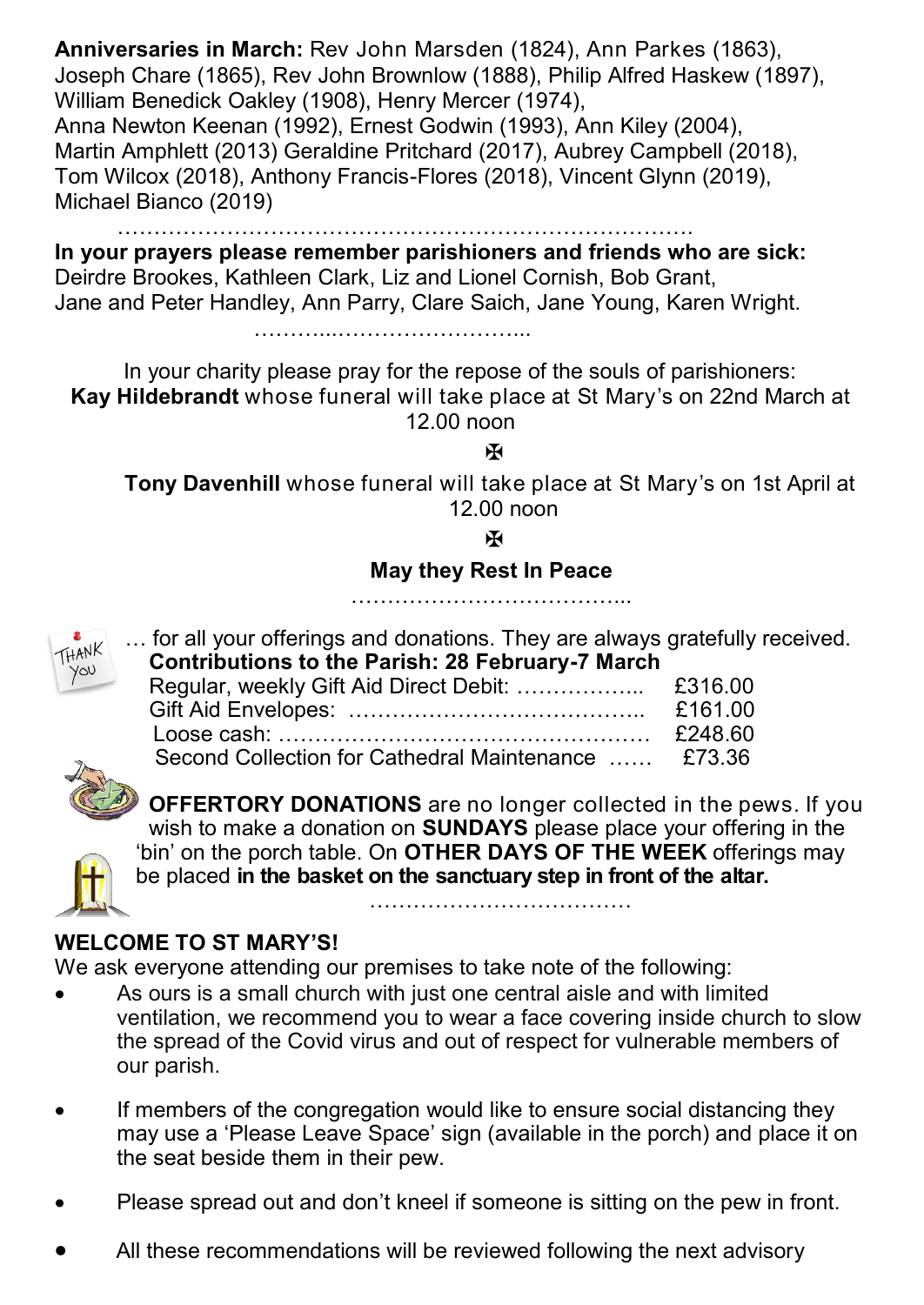

………………………………….

This Lent, the **ST MARY'S, CHILDREN'S LITURGY GROUP**, along with their parents, are joining CAFODs Walk Against Hunger to raise money for the 200 million children in the world who's lives are at risk of malnutrition. Please support the Children's Liturgy

Group by donating on their Justgiving page [**https://walk.cafod.org.uk/fundraising/stmarys-harvington-childrens-litergy**]

**THE BOOK GROUP** will meet at **9.30am on Monday 14 March** in Rowberry's Tea Rooms to discuss *Munich* by Robert Harris. The chosen book for April is: *An Experiment in* Love by Hilary Mantel. All are welcome to come along to the meetings, whether they have read the books or not!

……………………………………………...

## An invitation from **THE BROMSGROVE SOCIETY:**



*Lies, intrigue and death threats at the very centre of power! This may sound familiar today, but Doug Smith from Chaddesley Corbett will take us back to Worcestershire in the late 17th century to show that such goings on are nothing new! Not for viewers of a nervous disposition!*

Popular speaker Doug Smith, of Chaddesley Corbett will give a talk titled *"The Death of a Priest - Popish Plot in Worcestershire"* on **Tuesday 15th March at 7.30pm** on the Zoom, online platform. The Talk is free to attend, but registration in advance is required. Visit www.bsoc.co.uk for the link to register for your place.



The **HARVINGTON CRAFT GROUP** will be meet at **1.30pm on Wednesday 16th** March in Rowberry's Tea Rooms, to continue work on the church cushions project and will give all comers a warm welcome.

…………………………………………………………

Following Fr John's retirement, the responsibility for all Parish Committees has been handed to our new Parish Priest, Fr Richard Sharples. After careful consideration, it was decided to re-constitute chairmanship and membership of the parish committees i.e., Parish Council and Parish Finance. Before doing



so Fr John and Fr Richard wish to thank publicly Jim Quinn, PC Vice Chairman and Terry Mulroy Chairman of the Parish Finance Committee and all those parishioners who previously served the parish generously giving their time and expertise to these committees. The first committee to be reformed is the Parish Council and Fr Richard is pleased that Peter Boszko has accepted his invitation to take the post of Vice Chairman. Other positions will be filled within the next few weeks and parishioners will be kept up to date with these appointments.

PLEASE NOTE: On **Sunday 27th March**, Fr Richard will be saying both Masses at St Mary's Harvington whilst Fr John says Mass at St Wulstan's, Stourport.